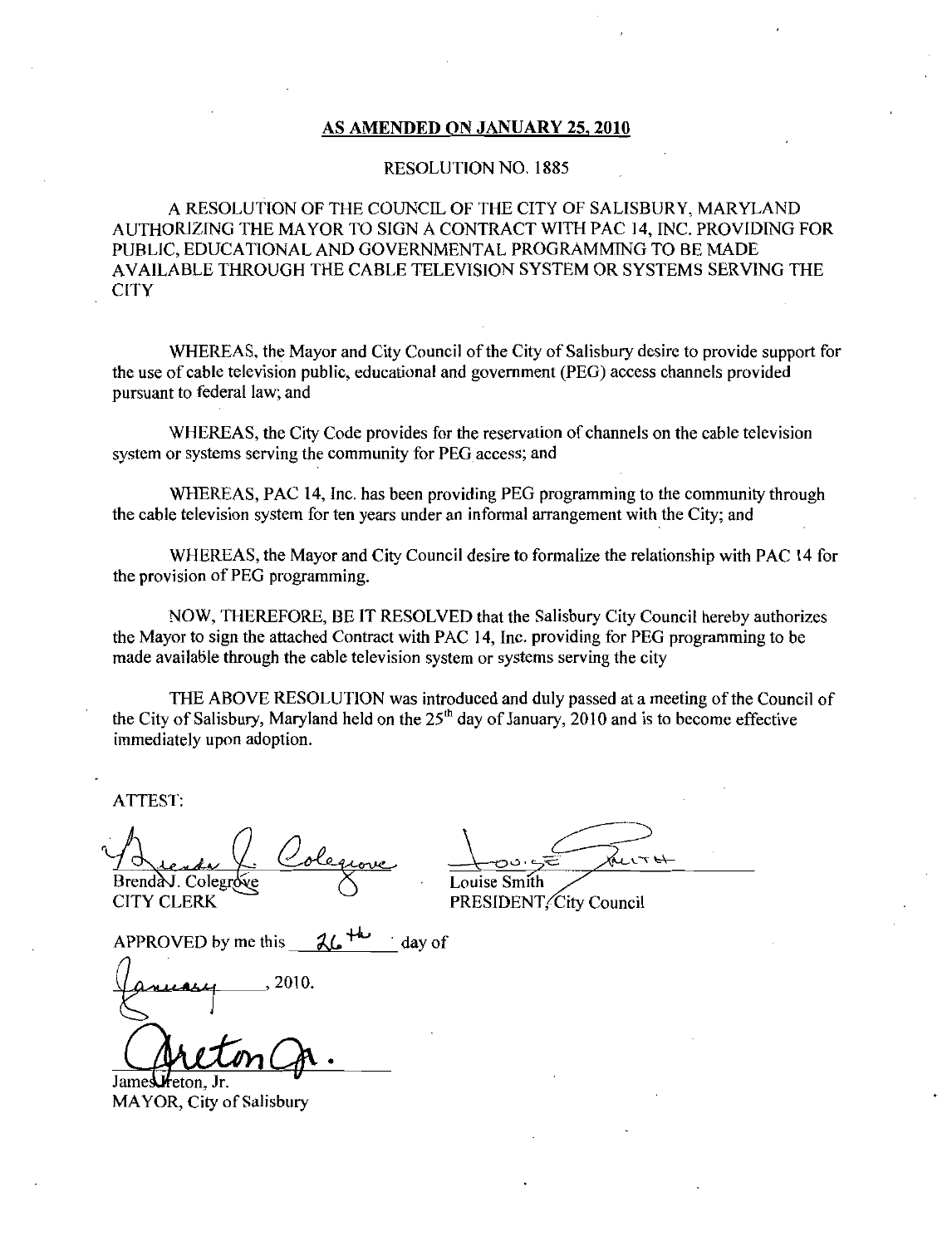#### CONTRACT BETWEEN CITY OF SALISBURY, MARYLAND AND

#### **PAC 14. INC.**

#### AGREEMENT

This Agreement is made this  $\frac{2\lambda^{d}}{d}$ day of  $\frac{1}{2}$   $\frac{d}{d}$   $\frac{d}{d}$  2010, by and between the City PAC 14, INC.<br> **AGREEMENT**<br>
This Agreement is made this  $2\mu^{\beta}$ day of  $\frac{1}{2}\frac{1}{2}$   $\frac{1}{2}$  ( $\frac{1}{2}$   $\frac{1}{2}$   $\frac{1}{2}$   $\frac{1}{2}$   $\frac{1}{2}$   $\frac{1}{2}$   $\frac{1}{2}$   $\frac{1}{2}$   $\frac{1}{2}$   $\frac{1}{2}$   $\frac{1}{2}$   $\frac{1}{2}$   $\frac$ who agree as follows

#### RECITALS

- 1. The City desires to provide support for the use of cable television public, educational, and government ("PEG") access channels provided pursuant to federal law
- 2. The City has granted a franchise to Comcast Cable to operate a cable television system in the City
- 3. The franchise agreement with Comcast Cable provides for three (3) PEG Access channels (1 Public, 1 Educational, and 1 Governmental).
- 4 The franchise agreement with Comcast Cable provides that certain ongoing payment may be made by Comcast for PEG access support upon joint agreement of the City and Comcast
- 5. Salisbury City Code Section 5.22.270 establishes that the City will dedicate a portion of the franchise fee that it receives from cable operators to support PEG access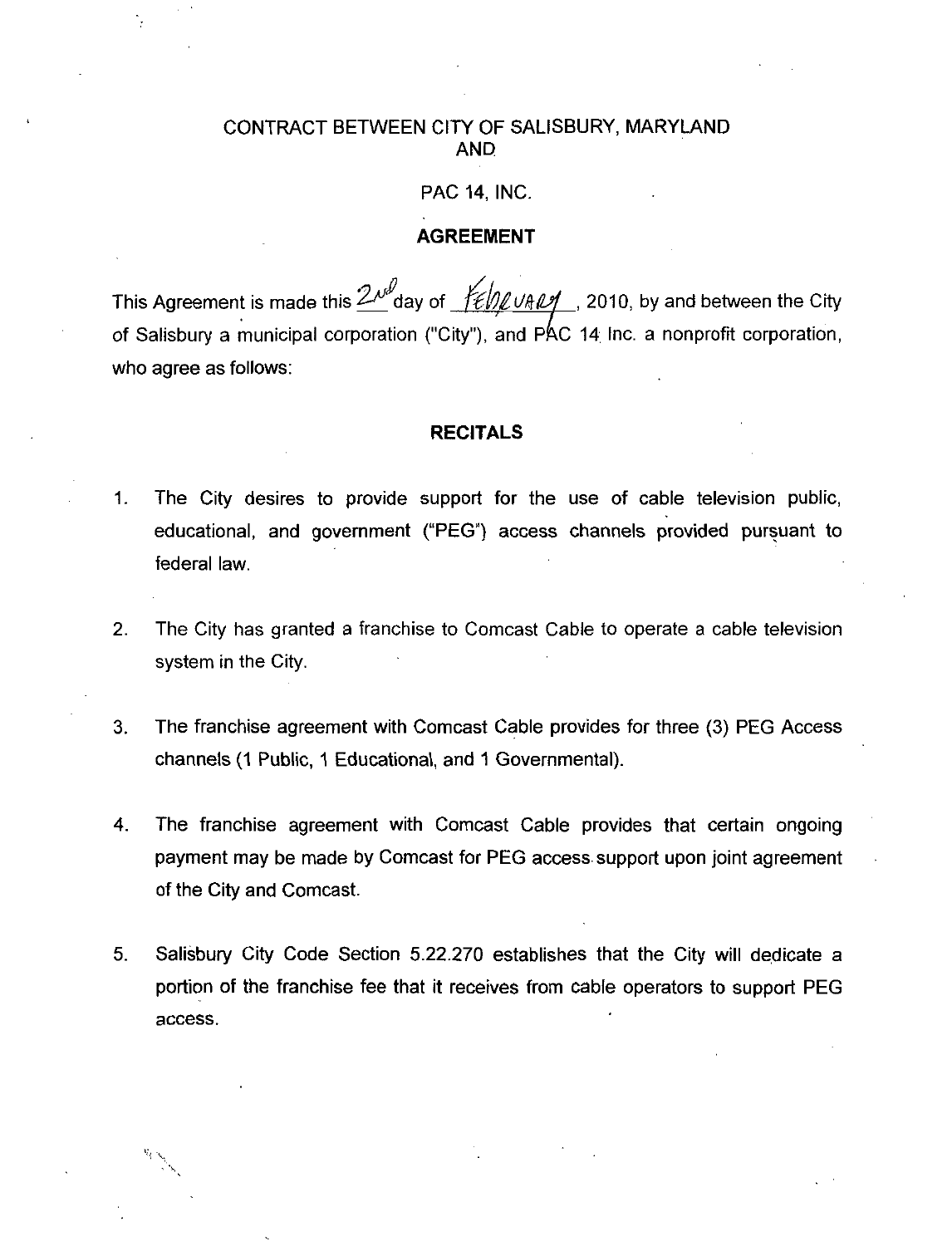6. PAC 14 Inc., as the access management entity designated by the City, has indicated its interest in serving the community by providing PEG access programming and services

NOW, THEREFORE, in consideration of the mutual promises and covenants set forth herein, the parties agree as follows:

SECTION 1. SCOPE OF SERVICES. In exchange for the funding provided by the City to PAC 14 Inc., pursuant to this Agreement, PAC 14 Inc., shall provide the following services

A. OPERATE PUBLIC, EDUCATIONAL, AND GOVERNMENT ACCESS CABLE<br>CHANNEL (S). Operate PEG access channel(s) as required pursuant to the<br>cable franchise agreements for public/community/educational/government<br>access programming p Finc., pursuant to this Agreement, PAC 14 Inc., shall provide the following<br>OPERATE PUBLIC, EDUCATIONAL, AND GOVERNMENT ACCESS CABLE<br>CHANNEL (S). Operate PEG access channel(s) as required pursuant to the<br>cable franchise ag access programming purposes in <sup>a</sup> manner which is consistent with City Ordinance 1669. Public access channels shall be operated in a manner whose primary purpose is to administer, coordinate, and assist those whose primary purpose is to administer, coordinate,<br>requesting access on a first come non-discriminatory basis. access programming purposes in a manner which is consistent with City<br>Ordinance 1669. Public access channels shall be operated in a manner<br>whose primary purpose is to administer, coordinate, and assist those<br>requesting acc

access programming purposes with the primary purpose being to administer coordinate, and assist governmental and educational institutions requesting<br>access on a non-discriminatory basis, which includes the broadcast of live and taped local governmental programs

B. OPERATE A COMMUNITY ACCESS CENTER. Manage a video production facility and equipment, available for public use at such hours and times as are determined by PAC 14 Inc. Access to equipment and facilities shall be open to all who satisfactorily complete training class(es) provided by P determined by PAC 14 Inc. Access to equipment and facilities shall be open<br>to all who satisfactorily complete training class(es) provided by PAC-14 or who receive a certification from PAC-14 identifying said person(s) as having<br>satisfied training requirements through means other than PAC-14 training classes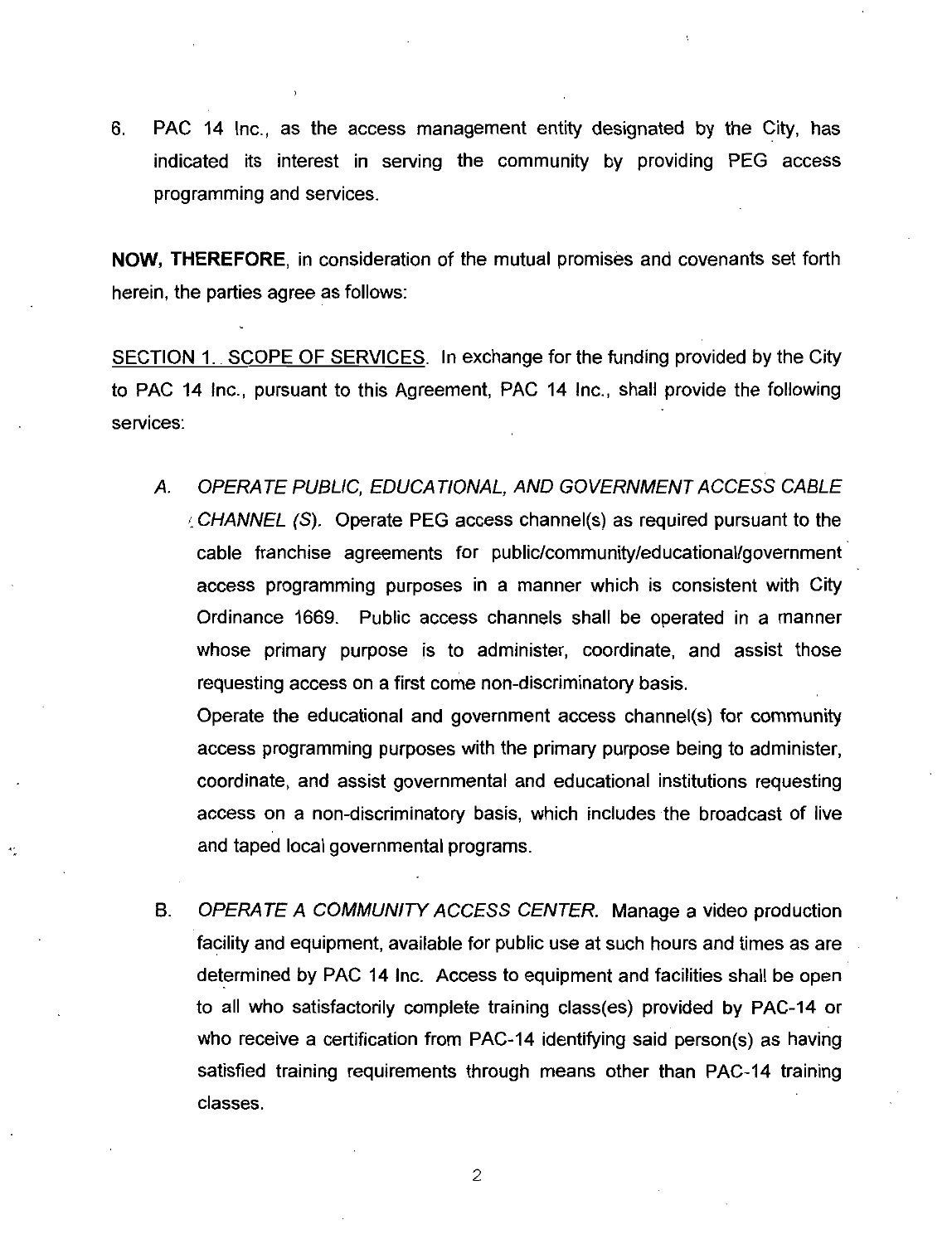- C. PROVIDE EQUAL ACCESS. Provide access to the use of the equipment,<br>facilities, channels, and services provided hereunder on a non-discriminatory facilities, channels, and services provided hereunder on a non-discriminatory basis to all members of the community for non-commercial programming purposes, whether individuals, groups, organizations, educational institutions or the City of Salisbury pursuant to operating rules promulgated by PAC 14 Inc., and consistent with the principles set forth in the PAC 14 Policies and Procedures
- D. DEVELOP OPERATING POLICIES AND PROCEDURES. Develop policies and procedures for use and operation of the PEG access equipment Procedures.<br>DEVELOP OPERATING POLICIES AND PROCEDURES. Develop policies<br>and procedures for use and operation of the PEG access equipment,<br>facilities, and channel(s) and file such policies and procedures with the City.
- E. COMPLIANCE WITH LAWS, RULES, AND REGULATIONS. Administer the facilities, and channel(s) and file such policies and procedures with the City.<br>COMPLIANCE WITH LAWS, RULES, AND REGULATIONS. Administer the<br>PEG access channel(s) and facilities in compliance with applicable laws,<br>rules, r rules, regulations, the Maryland Open Meetings Act, and in accordance with PAC 14 Policies and Procedures.
- F. TRAINING. Train City residents, and when requested, City, school and college employees in the techniques of video production and provide technical advice in the execution of productions
- G. PLAYBACK/CABLECAST. Provide for the playback/cablecasting of programs, as described in the PAC 14 Inc., Policies and Procedures, on the PLAYBACK/CABLECAS<br>PLAYBACK/CABLECAS<br>programs, as described<br>PEG access channel(s)
- H. MAINTENANCE OF EQUIPMENT. Provide regular maintenance and repair of all video equipment purchased with monies received pursuant to this Agreement and/or donated, loaned, or leased to PAC 14 Inc., by the City.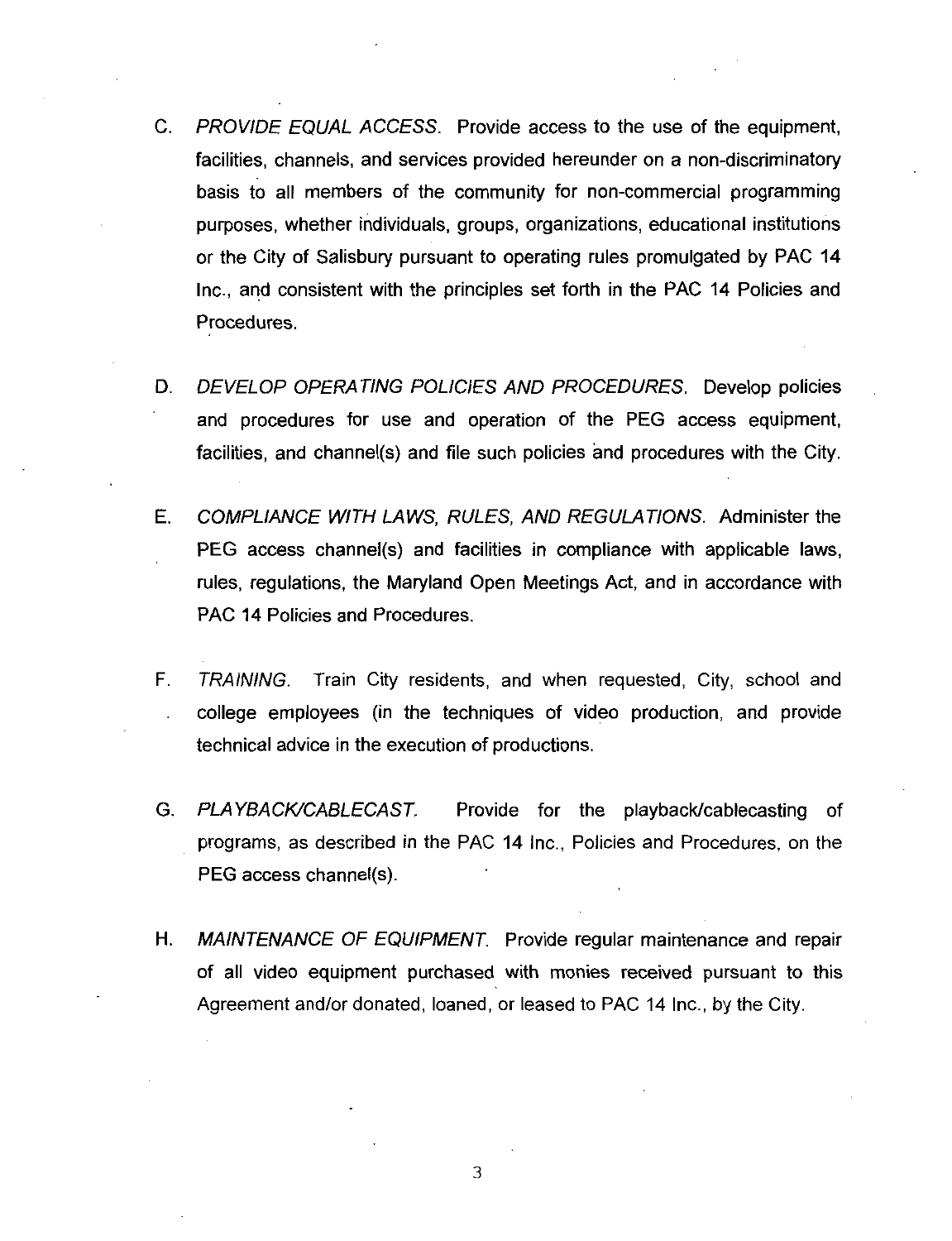- I. SPECIAL NEEDS GROUPS. Support special needs groups, where possible, including but not limited to the hearing impaired, in program production through training and other means
- J. PROMOTION. Actively promote the use and benefit of the PEG access including but not limited to the hearing impaired, in program production<br>through training and other means.<br>PROMOTION. Actively promote the use and benefit of the PEG access<br>channel(s) and facilities to cable subscribers, t users
- K. PERFORMANCE REVIEW. PAC 14 Inc., shall, if requested by the City, after three (3) years of operation under this Agreement, contract with an entity expert in access from outside Wicomico County to conduct <sup>a</sup> performance review of PAC <sup>14</sup> Inc operations This review shall include an opportunity for PEG access users and cable subscribers to provide input. Upon completion, <sup>a</sup> copy of the performance review shall be provided to the City
- L. OTHER ACTIVITIES. Undertake other PEG access programming activities and services as deemed appropriate by PAC 14 Inc and consistent with the obligation to facilitate and promote access programming and provide non discriminatory access

SECTION 2. CHANNELS OPEN TO PUBLIC: PAC 14 Inc. agrees to keep the PEG obligation to facilitate and promote access programming and provide non-<br>discriminatory access.<br>SECTION 2. CHANNELS OPEN TO PUBLIC: PAC 14 Inc. agrees to keep the PEG<br>access channel(s) open to all potential users regardles FCC regulations and other relevant laws. Neither the City nor PAC 14 Inc., shall have the authority to control the content of programming placed ramming and provide non-<br>c. agrees to keep the PEG<br>i their viewpoint, subject to<br>nor the Cable Company(s),<br>ent of programming placed SECTION 2. CHANNELS OPEN TO PUBLIC: PAC 14 Inc. agrees to keep the PEG access channel(s) open to all potential users regardless of their viewpoint, subject to FCC regulations and other relevant laws. Neither the City, nor nothing herein shall prevent PAC 14 Inc., the City, or Cable Company from producing or sponsoring programming, from underwriting programming, or from engaging in activities designed to promote production of certain types of programming or use by targeted groups as consistent with applicable law and rules for use of channels. PAC 14 Inc., may develop and enforce policies and procedures which are designed to promote local sponsoring programming, from underwriting programming, or from engaging in activities<br>designed to promote production of certain types of programming or use by targeted<br>groups as consistent with applicable law and rules for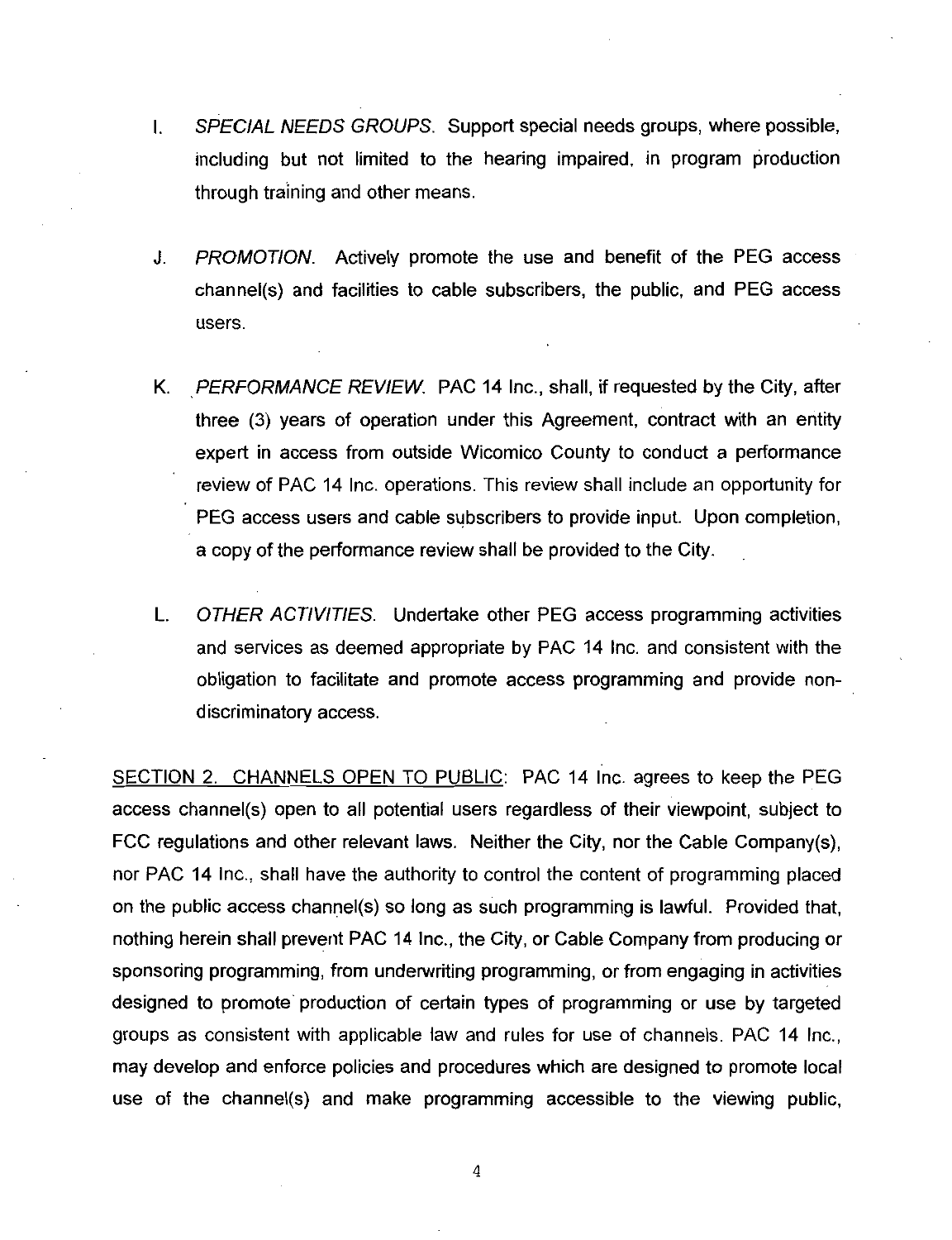consistent with such time, manner, and place regulations as are appropriate to provide for and promote use of PEG access channels, equipment and facilities.

SECTION 3. INDEMNIFICATION. PAC 14 Inc., shall indemnify, defend, and hold harmless the City, its officers, agents, and employees and volunteers from and against. any and all claims, suits, actions, causes of action, losses, damage, or liabilities of any kind, nature or description, including, payment of litigation costs and attorneys' fees. brought by any person or persons for or on account of any loss damage or injury to person, property or any other interest, tangible or intangible, sustained by or accruing to any person or persons, howsoever the same may be caused, directly or indirectly arising or resulting from any alleged acts or omission of the PAC 14 Inc., its officers, employees, agents or subcontractors arising out of or resulting from the performance of this Agreement

PAC 14 Inc., shall indemnify and hold harmless City, its officers, agents, employees and volunteers from and against any and all claims or other injury including costs of PAC 14 Inc., shall indemnify and hold harmless City, its officers, agents, employees<br>and volunteers from and against any and all claims or other injury, including costs of<br>litigation and attorney's fees, arising from or in damage to person or property arising out of the failure to comply with any applicable laws, rules, regulations or other requirements of local, state or federal authorities, for claims of libel, slander, invasions of privacy, or infringement of common law or statutory copyright, for breach of contract or other injury or damage in law or at equity which claims, directly or indirectly, result from PAC 14 Inc. use of channels, funds, equipment. facilities or staff granted under this Agreement or the franchise agreement.

The City shall indemnify, defend, and hold harmless PAC 14 Inc., its officers, agents and employees from and against any and all claims, losses, liabilities, or damage including payment of reasonable attorneys' fees arising out of or resulting from the performance of this Agreement, caused in whole or part by any act or omission of the City.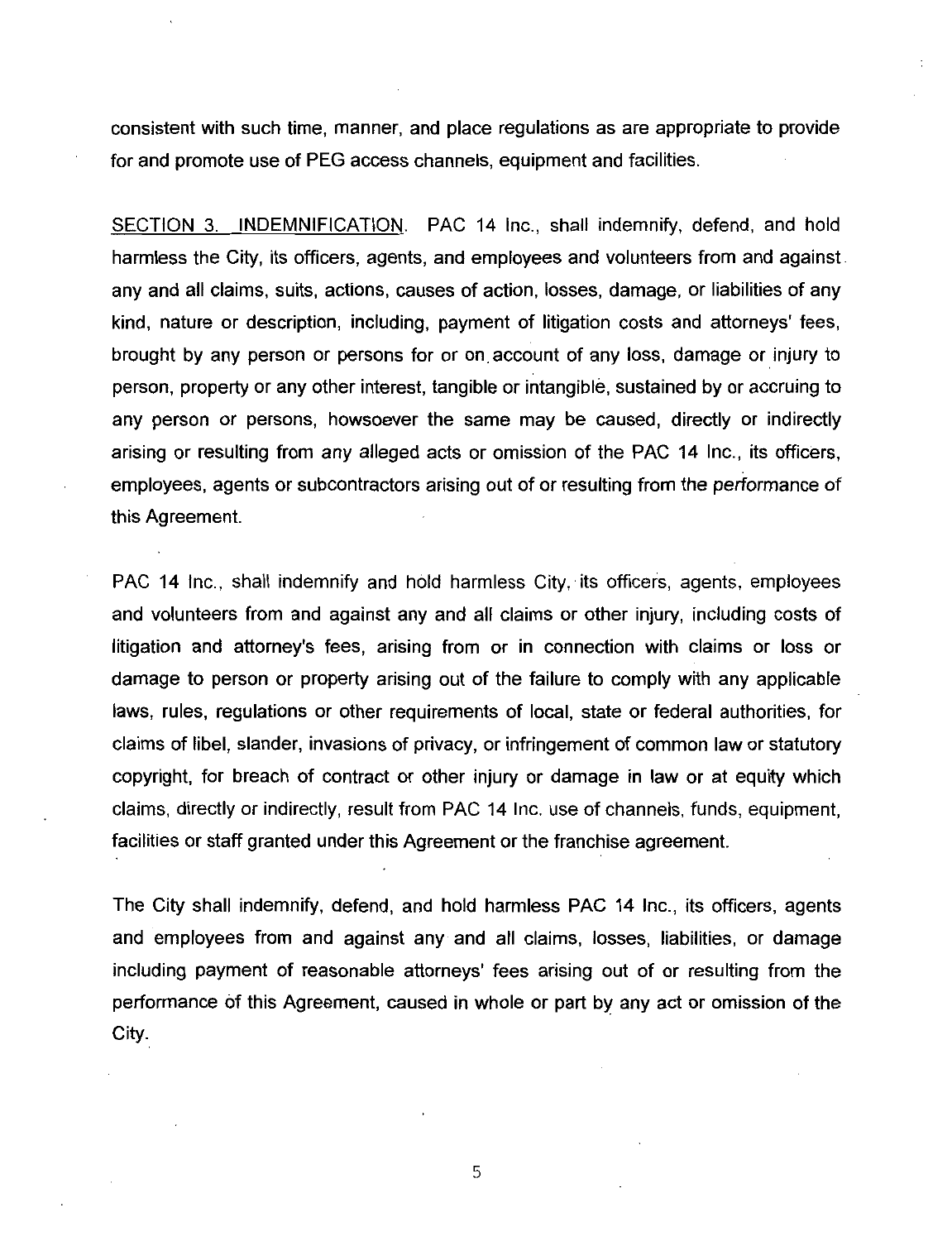SECTION 4. COPYRIGHT CLEARANCE. Before cablecasting video transmissions PAC 14 Inc, shall require all users to agree in writing that they shall make all appropriate arrangements to obtain all rights to all material cablecast and clearances from broadcast stations, networks, sponsors, music licensing organizations' representatives and without limitation from the foregoing any and all other persons as may be necessary to transmit its or their program material over the PEG access channels that are operated and managed by PAC 14 inc.. PAC 14 Inc. shall maintain for the applicable statute of limitations for City's inspection, upon reasonable notice by City and for the term of the applicable statute of limitations, copies of all such user agreements

SECTION 5. COPYRIGHT AND OWNERSHIP. PAC 14 Inc. shall own the copyright of any programs that it may choose from time to time to produce Copyright of SECTION 5. COPYRIGHT AND OWNERSHIP. PAC 14 Inc. shall own the copyright of any programs that it may choose from time to time to produce. Copyright of programming produced by the public shall be held by such person(s) or en produces said programming

#### SECTION 6. DISTRIBUTION RIGHTS.

- A. PAC 14 Inc. shall require that all programs produced with funds, equipment, facilities, or staff granted under this Agreement shall be distributed on the channels whose use is authorized by this Agreement. This subparagraph shall not be interpreted to restrict other distribution beyond distribution on channels authorized by this Agreement), so long as such other distribution is consistent with any pertinent guidelines established in the PEG access operating policies and procedures
- B. At least at the beginning and end of each day that video programming is cablecast on the PEG access channels whose use is authorized by this Agreement, PAC 14 Inc. shall display and credit the major funding partners.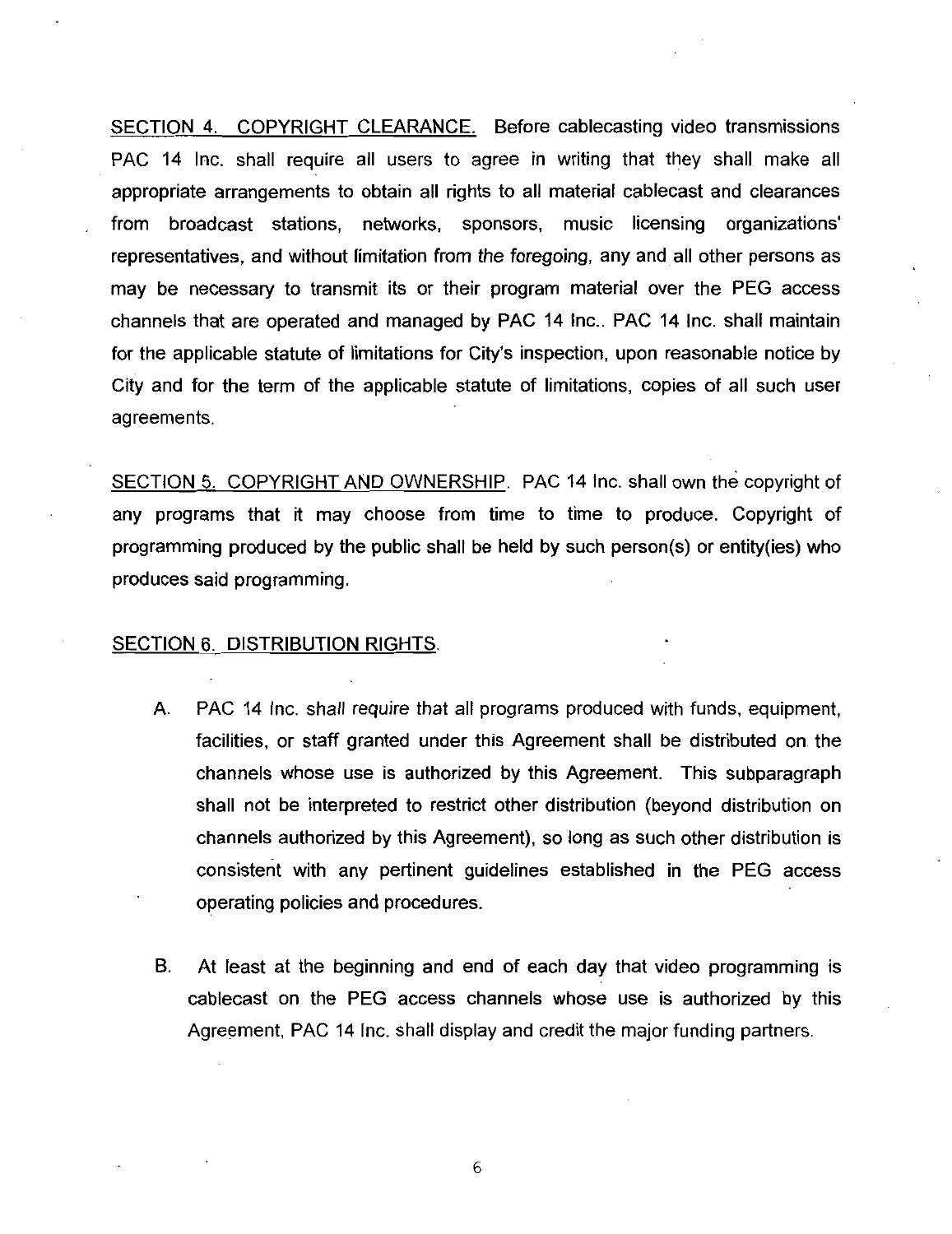#### SECTION 7. EQUIPMENT AND FACILITIES.

- A. PAC 14 Inc. shall be responsible for maintenance of all equipment and facilities owned, leased or loaned to it under this Agreement or purchased with funds provided pursuant to this Agreement.
- B. PAC 14 Inc. shall own all equipment and facilities acquired by it and purchased with funds received pursuant to this Agreement, except that upon termination or non-renewal of this Agreement all such equipment or facilities purchased with funds received pursuant to this Agreement shall become the property of the City and County (in a manner determined by the City and County), which shall ensure that all such equipment or facilities shall be used for PEG access purposes

To secure all of its obligations under this Agreement, PAC 14 Inc. hereby grants to City a security interest in all of the assets and interests owned or hereafter acquired by PAC 14 Inc. with funds provided by the City, and the proceeds thereof, including but not limited to, PAC 14 Inc. deposit accounts and inventory, and all equipment and fixtures, that are or were acquired with funds provided by the City. PAC 14 Inc. agrees to take all steps reasonably requested by City to perfect and enforce the City's security interest, including<br>the execution and processing of financial actoments and continuation the execution and processing of financing statements and continuation statements under the Maryland Uniform Commercial Code. PAC 14 Inc. will also notify any institution with which it now or hereafter maintains any deposit also notify any institution with which it now or hereafter maintains any deposit<br>account of the existence of the City's security interest in the account and shall provide the City proof of such notice. The City agrees to subordinate its interest if necessary to finance the purchase of equipment or property. The subordination shall only be with respect to the specific equipment or property that PAC 14 Inc. might wish to finance.

C. Upon the dissolution of the PAC 14 Inc., it shall, subject to the approval of the City, transfer all assets of PAC 14 Inc. representing City-funded equipment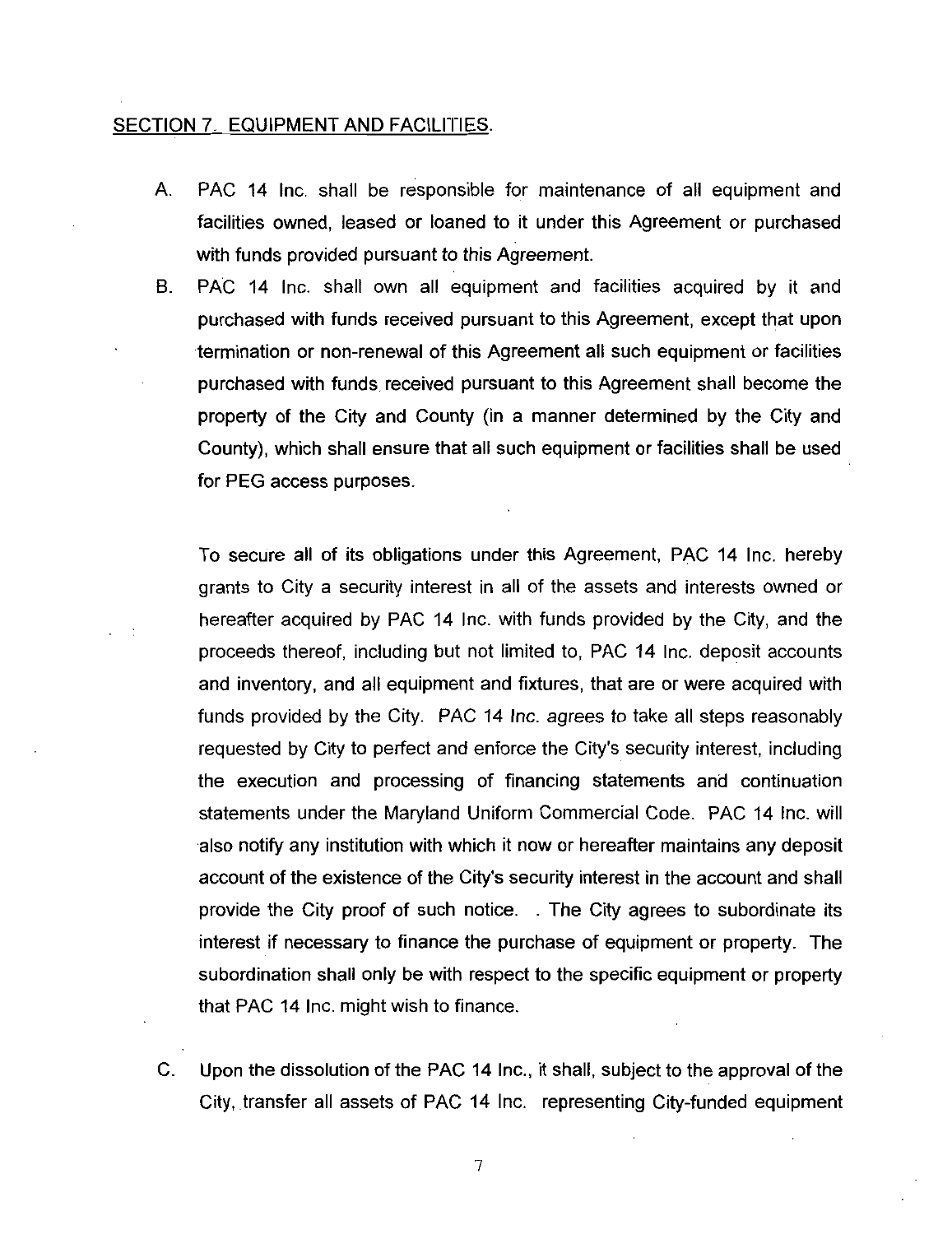and facilities, and/or the proceeds of either to the City, or at the City's option, to such organization or organizations designated by the City to manage and facilities, and/or the proceeds of either to the City, or at the City's option,<br>to such organization or organizations designated by the City to manage<br>access which shall at the time qualify as a tax exempt organization and facilities, and/or the proceeds of either to the City, or at the City's option,<br>to such organization or organizations designated by the City to manage<br>access which shall at the time qualify as a tax exempt organization Section 501(c)(3) of the Internal Revenue Code (or the corresponding<br>provisions of any future United States Internal Revenue Law).

D. Equipment in place at PAC-14 on the effective date of this Agreement has been funded by City of Salisbury and Wicomico County. Such equipment shall continue to be provided to PAC 14 from the purposes of this Agreement. Ownership of such equipment is jointly held by the City of Salisbury and Wicomico County. The disposition of such equipment at such<br>time that PAC-14 is no longer the designated PEG access service provider time that PAC-14 is no longer the designated PEG access service provider<br>shall be handled in a manner consistent with Section 7.C. of this Agreement.

SECTION 8. INSURANCE. PAC 14 Inc. shall maintain in full force and effect at all times during the term of this Agreement insurance as required by this Section. The cost of such insurance shall be borne by PAC 14 Inc and shall be included in PAC <sup>14</sup> Inc. annual budget.

- A. COMPREHENSIVE LIABILITY INSURANCE. Comprehensive liability insurance, including protective, completed operations and broad form contractual liability property damage and personal injury coverage and comprehensive automobile liability including owned, hired, and non-owned automobile coverage. The limits of such coverage shall be:  $(1)$  bodily injury insurance, including protective, completed operations and broad form<br>contractual liability, property damage and personal injury coverage, and<br>comprehensive automobile liability including owned, hired, and non-owned<br>automob contractual liability, property damage and personal injury coverage, and<br>comprehensive automobile liability including owned, hired, and non-owned<br>automobile coverage. The limits of such coverage shall be: (1) bodily injury aggregate.
- B. EQUIPMENT INSURANCE. Insurance shall be maintained on all equipment and facilities, including fixtures, funded in whole or in part under this Agreement to replacement cost. The insurance shall include, at a minimum,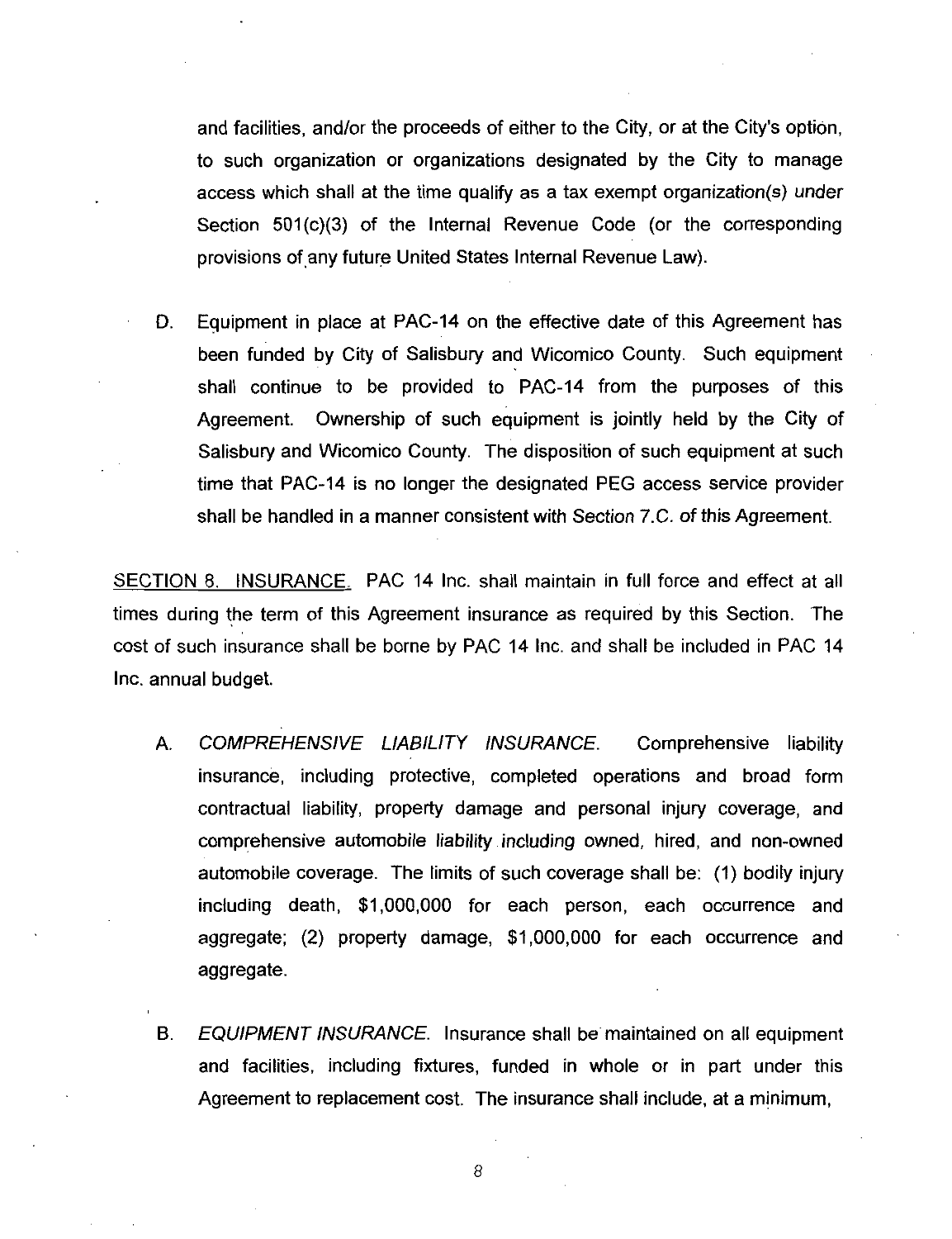insurance against loss or damage beyond the user's control, theft, fire or natural catastrophe. City shall be shown as lien holder on all policies.

- C. WORKERS' COMPENSATION. Full Workers' Compensation Insurance and insurance against loss or damage beyond the user's control, theft, fire or<br>natural catastrophe. City shall be shown as lien holder on all policies.<br>WORKERS' COMPENSATION. Full Workers' Compensation Insurance and<br>Employer's with an insurance carrier satisfactory to the City. C. WORKERS' COMPENSATION. Full Workers' Compensation Insurance and<br>Employer's Liability shall be maintained with limits as required by (State) law<br>with an insurance carrier satisfactory to the City.<br>D. CABLECASTER'S ERRORS
- be maintained to cover the content of productions which are cablecast on the access channel in, at minimum, the following areas: libel and slander: copyright or trademark infringement; infliction of emotional distress, invasion of privacy; plagiarism; intellectual property; misuse of musical or literary materials. This policy shall not be required to cover individual access producers
- .<br>E. CITY AS CO-INSURED OR ADDITIONAL INSURED. The City shall be named CITY AS CO-INSURED OR ADDITIONAL INSURED. The City shall be named<br>as a co-insured or additional insured on all aforementioned insurance producers.<br>CITY AS CO-INSURED OR ADDITIONAL INSURED. The City shall be named<br>as a co-insured or additional insured on all aforementioned insurance<br>coverage's. The policies shall provide that no cancellation, major change i coverage or expiration may be affected by the insurance company or PAC <sup>14</sup> Inc. without first giving the City thirty (30) days written notice prior to the effective date of such cancellation or change in coverage. Any insurance or self-insurance maintained by the City, its officers, agents, employees, or volunteers shall be in excess of the PAC 14 Inc insurance and shall not contribute to it
- F. NOTIFICATION OF COVERAGE. PAC 14 Inc. shall file with the City proof of insurance coverage as follows: (1) Comprehensive Liability and Workers' Compensation upon commencement of the employment of the Executive Director; (2) equipment insurance upon the acquisition of any equipment; (3) NOTIFICATION OF COVERAGE. PAC 14 Inc. shall file with the City<br>insurance coverage as follows: (1) Comprehensive Liability and<br>Compensation upon commencement of the employment of the E<br>Director; (2) equipment insurance upon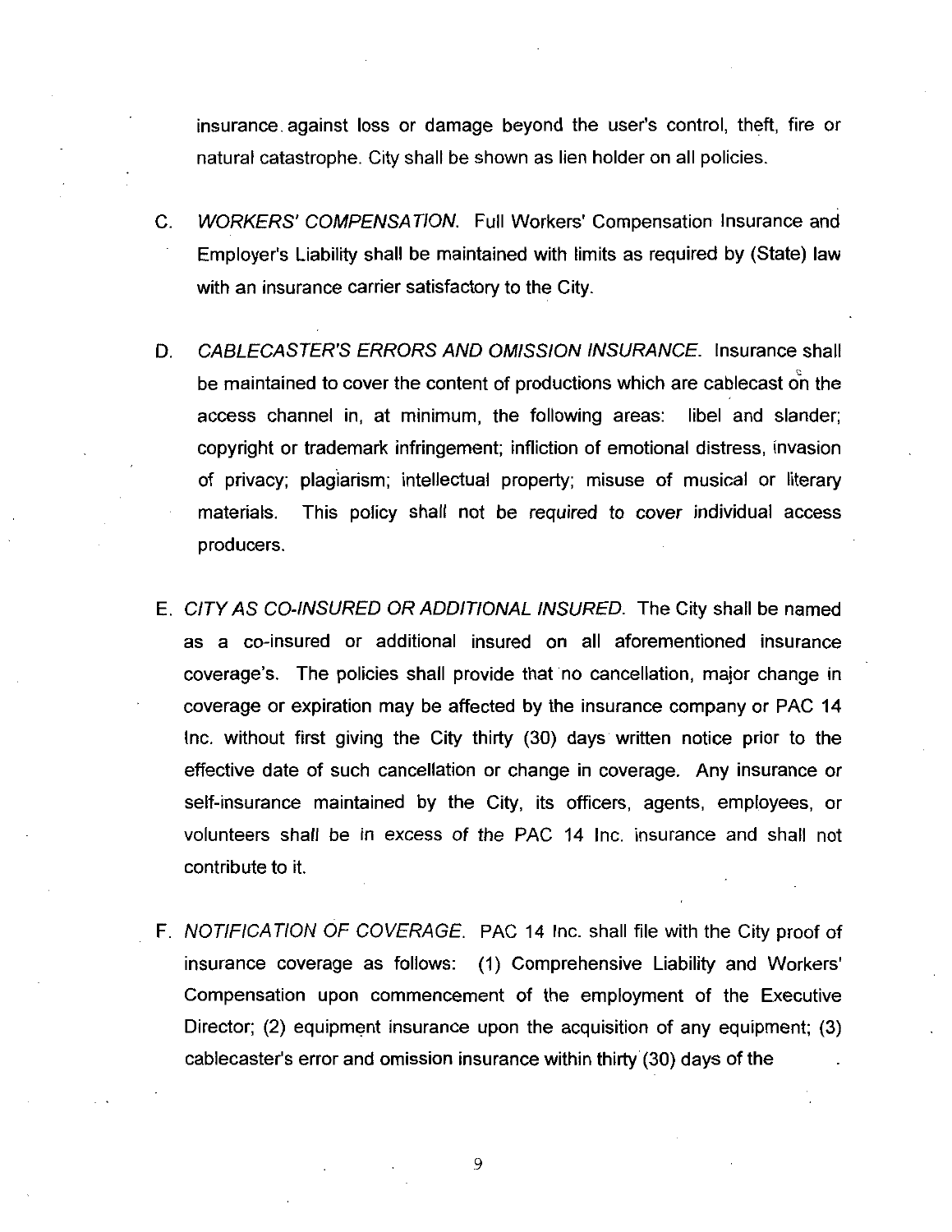commencement of cablecasting of programming on the designated access channel

#### SECTION 9. NON-DISCRIMINATION IN EMPLOYMENT AND SERVICE.

- A. PAC 14 Inc. shall not discriminate against any person, employee or applicant for employment or subcontractor on the basis of race, color, creed, religion, sex, sexual orientation, marital status, ancestry, national origin or physical or mental handicap
- B. Grantee shall not discriminate in the delivery of services on the basis on race. color, creed, religion, sex, sexual orientation, marital status, an ancestry, national origin or physical or mental handicap

SECTION 10. INDEPENDENT CONTRACTOR. It is understood and agreed that PAC 14 Inc. is an independent contractor and that no relationship of principal/agent or employer/employee exists between the City and PAC 14 Inc.. If in the performance of this Agreement any third persons are employed by PAC 14 Inc., such persons shall be entirely and exclusively under the control, direction and supervision of PAC 14 Inc., All terms of employment, including hours, wages, working conditions, discipline, hiring and discharging or any other term of employment shall be determined by PAC 14 Inc. and the City shall have no right or authority over such persons or terms of employment.

SECTION 11. ASSIGNMENT AND SUBLETTING. Neither this Agreement nor any interest herein shall be assigned or transferred by PAC 14 Inc., except as expressly authorized in writing by City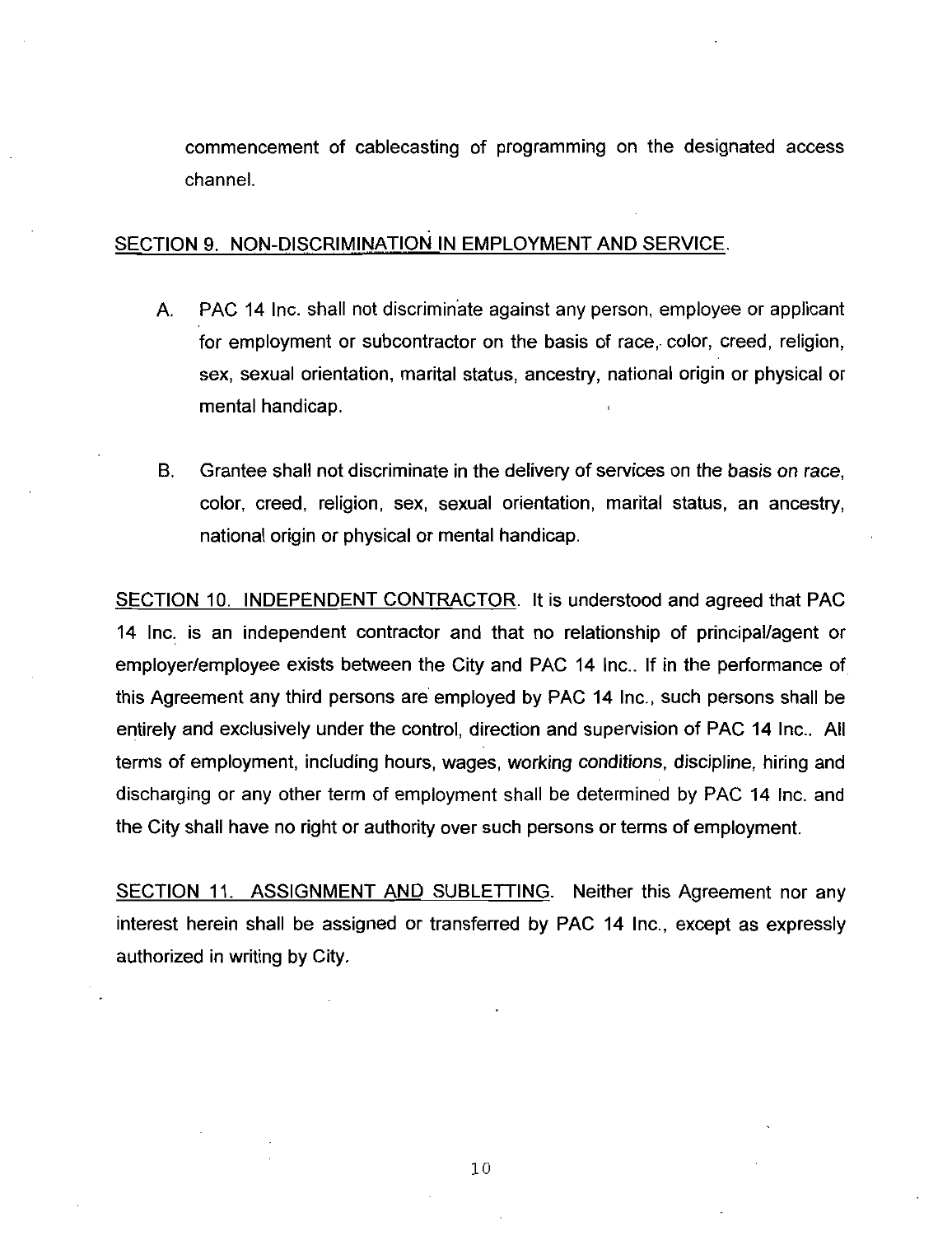#### SECTION 12. QUARTERLY AND ANNUAL REPORTS.

A. Quarterly Reports. PAC-14 shall submit a quarterly report to the City no more than 30 days after the end of each calendar quarter. This report shall contain, at a minimum, the following information:

1. Statistics on programming and services for the previous quarter.

2. Quarterly financial statements.

B. Annual Reports. Prior to September 15 of each year, PAC 14 Inc. shall submit to City an annual report for the preceding fiscal year (July  $1$  - June 30). This report shall contain, at a minimum, the following information:

- 1. Statistics on programming and services provided;
- 2. Current and complete listing of Grantees' Board of Directors;
- 3. Year-end financial statements audited by an independent certified public accountant

#### SECTION 13. RECORDS, FISCAL AUDIT.

- A. PAC 14 Inc. shall maintain all necessary books and records, in accordance with generally accepted accounting principles.
- B. Upon reasonable request from City, PAC 14 Inc. shall, at any time during normal business hours, make available all of its records with respect to all matters covered by this Agreement
- C. PAC 14 Inc. shall prepare (or have prepared) and submit to the City a fiscal audit by a certified public accountant, at least every four 4 years.

SECTION 14. FUNDING AND OTHER RESOURCES. The City agrees to make the following funds and resources available to PAC 14 Inc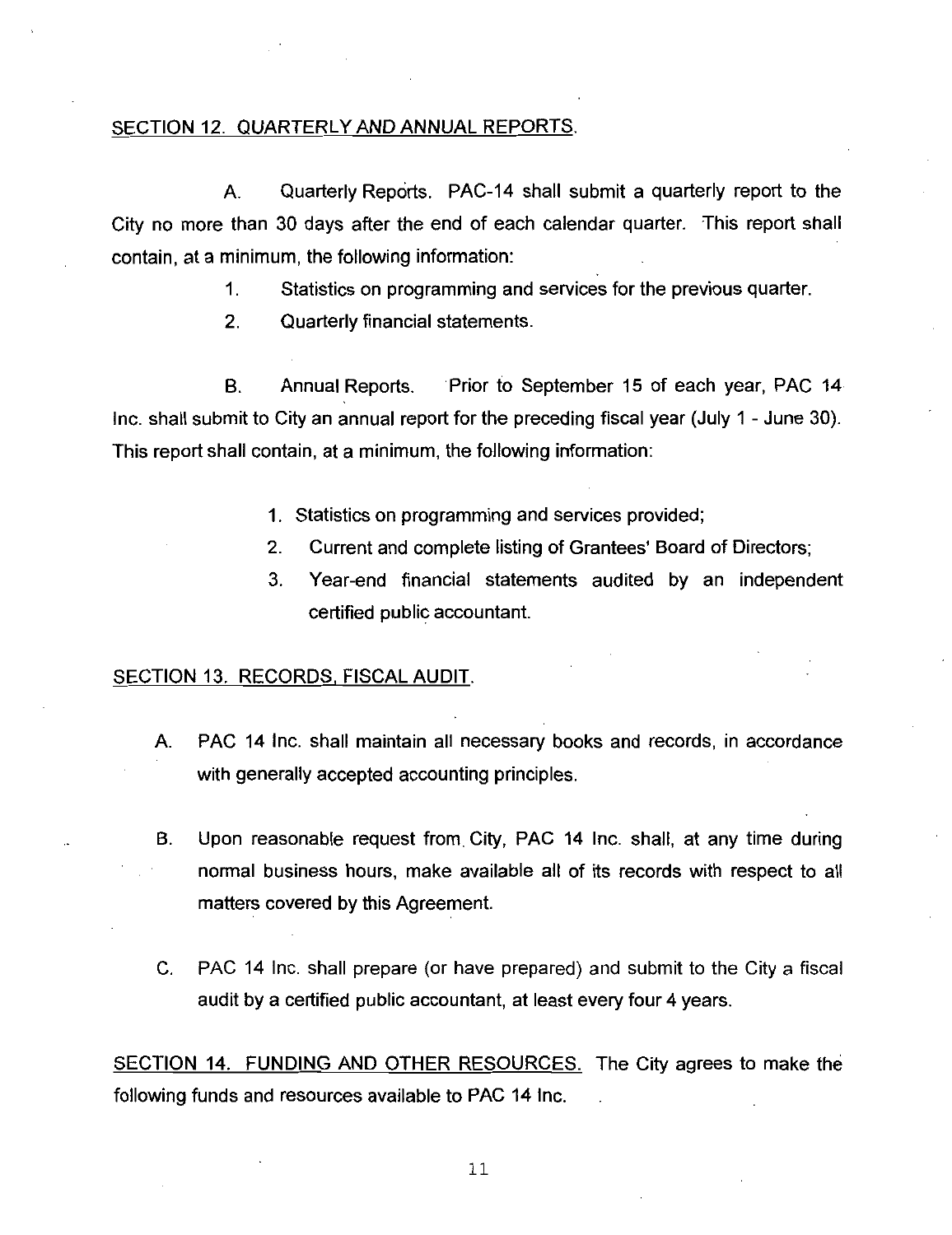- A. PEG Channel Capacity/Bandwidth
	- 1. Comcast has dedicated certain channel capacity for PEG access use (1) Public, 1 Educational, and 1 Governmental). The City agrees to permit PAC 14 Inc. to manage that channel capacity for PEG access programming purposes
	- 2 In order to provide equivalent PEG access services to all residents of the City regardless of their chosen cable/video franchisee, if the City grants a franchise to provide cable/video services to any other entity during the term of this Agreement, PAC 14 shall have the responsibility of managing the channel capacity for PEG access programming purposes delineated in the franchise agreement with such other entity es to any othe<br>ave the responsing<br>entity.<br>Franchisee (s)<br>City agrees to
- B. Funding for PEG Access from Cable/Video
	- 1. In accordance with this agreement the City agrees to act as an enabling partner with PAC 14 Inc. to obtain PEG access funding from the cable/video franchisees in a manner consistent with local, state, and federal law
	- 2. During the term of this Agreement, the City agrees to provide to PAC 14 Inc. all funds that it receives from Comcast (or any other future cable/video franchisee) for PEG access purposes. PAC 14 Inc. shall utilize such funds for the purchase of equipment and for the purposes delineated in this Agreement. Upon receipt of any such funds from the During the term of this Agreement, the City agrees to provide to PAC 14<br>Inc. all funds that it receives from Comcast (or any other future<br>cable/video franchisee) for PEG access purposes. PAC 14 Inc. shall<br>utilize such fund Inc. within thirty (30) days written notice by PAC 14 Inc. to the City requesting the funds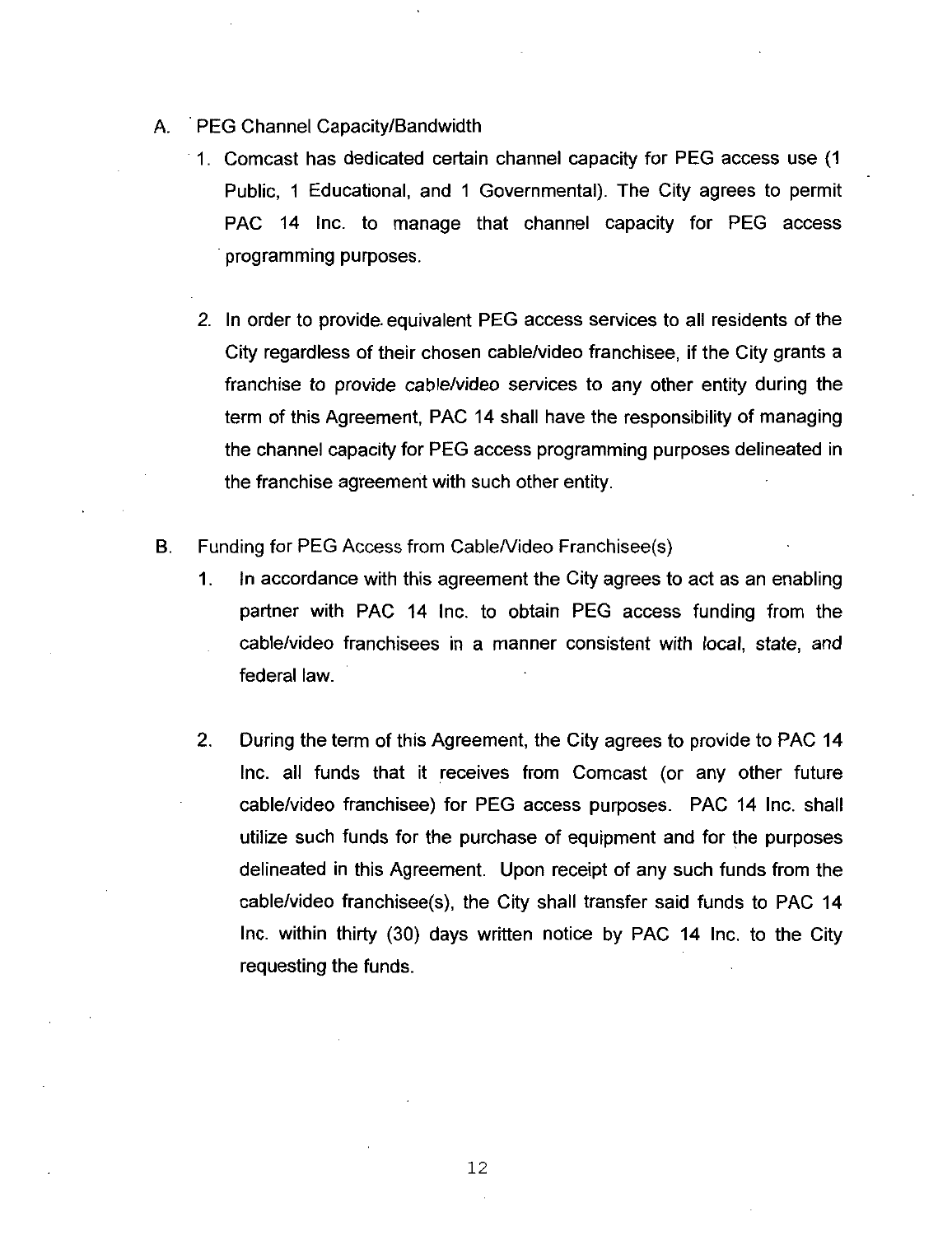- C. Funding for PEG Access from the City.
- 1. The City shall provide support for PAC 14 Inc. through the dedication of a percentage of the cable/video franchise fees received by the City from g for PEG Access from the City.<br>The City shall provide support for PAC 14 Inc. through the dedication of a<br>percentage of the cable/video franchise fees received by the City from<br>Comcast as provided in Section 5.22.270.A. o Comcast as provided in Section 5.22.270.A. of the Salisbury Municipal<br>Code and any future entity granted a franchise to provide cable/video service in the City of Salisbury. These funds shall be disbursed to PAC 14 on a quarterly basis, in accordance with the timeline specified in Section 17 of this Agreement

#### SECTION 15. ANNUAL PLAN AND BUDGET.

- A. On or before December 1 of each year in which this Agreement is in effect, City shall provide PAC <sup>14</sup> Inc with an estimate of the percentage of the FRANCIAL PLAN AND BUDGET.<br>
On or before December 1 of each year in which this Agreement is in effect<br>
City shall provide PAC 14 Inc. with an estimate of the percentage of the<br>
franchise fees as provided in Section 5.22.270 Code that will be available to PAC 14 Inc. for the upcoming fiscal year. As used herein, the fiscal year begins on July 1 and ends on June 30.
- B. On or before January 30 of each year in which this Agreement is in effect, PAC 14 Inc. shall provide to the City an Annual Plan and Budget outlining activities and programs planned for the following fiscal year with funds and On or before January 30 of each year in which this Agreed PAC 14 Inc. shall provide to the City an Annual Plan and activities and programs planned for the following fiscal y channel(s) received from the City. Such plan sha
	- 1 <sup>A</sup> statement of anticipated number of hours of local original PEG access programming
	- 2. Training classes to be offered and frequency of classes;
	- 3. Other access activities planned by PAC 14 Inc.; and
	- 4. A detailed operating and capital equipment and facilities budget.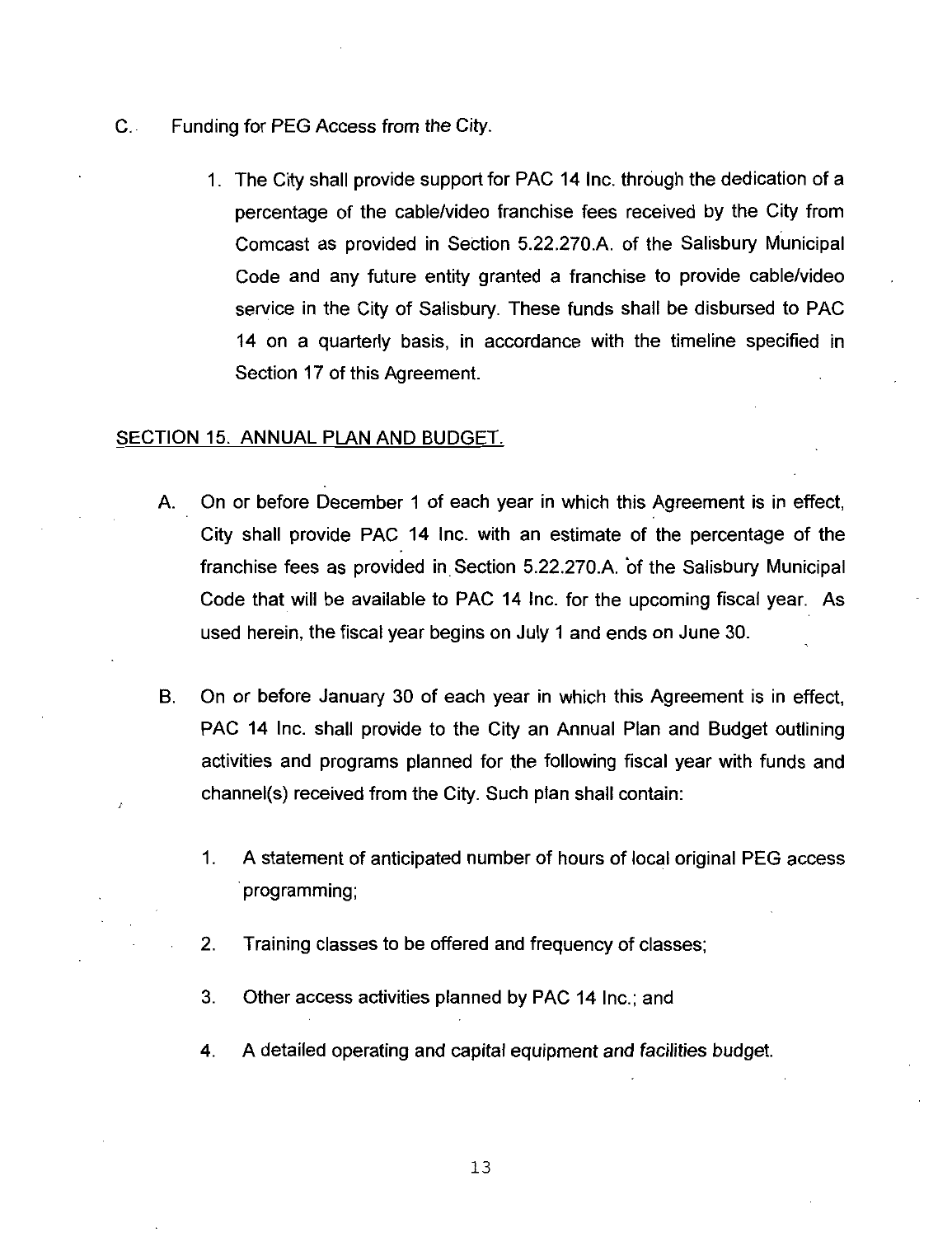SECTION 16. EXPENDITURE OF FUNDS. PAC 14 Inc. shall spend funds received from City solely for the purposes listed in its Annual Plan and Budget and Section <sup>1</sup> (Scope of Services) of this Agreement. Funds not expended in the year covered by the Annual Budget and Activities Plan may be carried over by PAC <sup>14</sup> Inc into succeeding years. Upon termination of this Agreement all funds of any kind received from City and not expended by PAC 14 Inc. shall be returned to City. PAC 14 Inc. shall provide for such fiscal control and accounting procedures as are necessary to assure proper disbursement and accounting for funds received from City

SECTION 17. RECEIPT OF APPROVED FUNDING. For each year in which Grantee has submitted the Annual Access Activities Plan and Budget to the City as required under Section 15 of this Agreement, City shall make quarterly payments to PAC 14 Inc. Those payments shall be made on or before the first month of each quarter or July 1 October 1, January 1, and April 1. The payments to PAC 14 Inc. shall reflect a percentage of the franchise fee payments received from Comcast as provided in under Section 15 of this Agreement, City shall make quarterly payments to PAC 14 Inc.<br>Those payments shall be made on or before the first month of each quarter or July 1,<br>October 1, January 1, and April 1. The payments to Section 5.22.270.A. of the Salisbury Municipal Code and any future entity granted a cable/video franchise to serve the City.

J

SECTION 18. FUNDING FROM OTHER SOURCES. PAC 14 Inc. may, during the course of this Agreement, receive supplemental funds from other sources, including, but not limited to fundraising activities

SECTION 19. TERM OF AGREEMENT. This Agreement shall be for a period commencing on January 1, 2010 and ending in accordance with the effective end date of the current Comcast contract, January 10, 2013. This Agreement may be extended, and/or amended, by mutual agreement of the City and PAC 14 Inc., in writing in accordance with Section 21 of this Agreement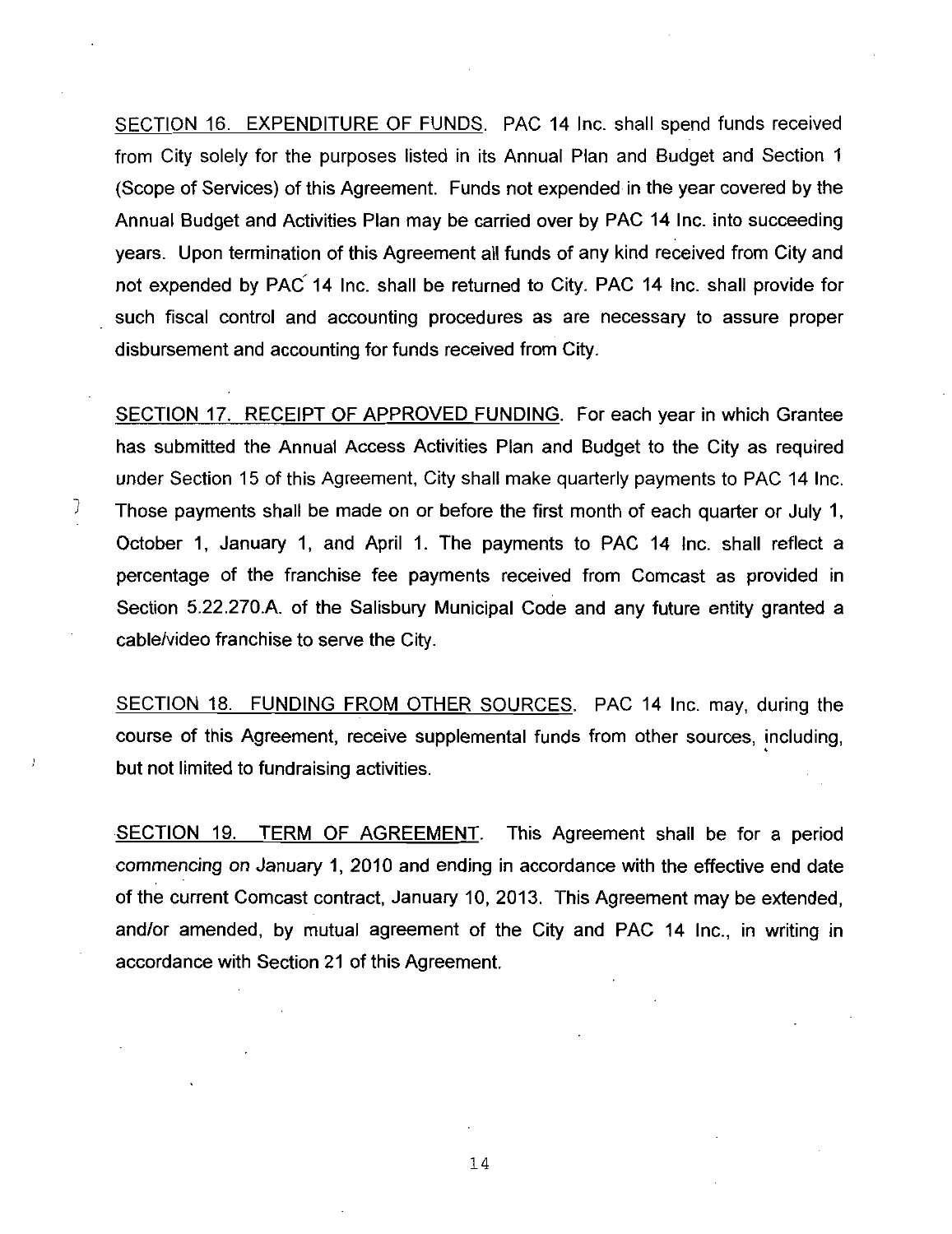#### SECTION 20. TERMINATION OF AGREEMENT: TRANSFER OF ASSETS.

- A. The City shall have the right upon one hundred twenty (120) days written notice to PAC 14 Inc. to terminate this Agreement for:
	- 1. Breach of any provision of this Agreement by PAC 14 Inc.;
	- 2. Malfeasance, misfeasance, misappropriation of public funds; or <sup>3</sup> Loss of501 c3status by PAC <sup>14</sup> Inc
	-
- B. PAC 14 Inc. may avoid termination by curing any such breach to the satisfaction of the City within one hundred twenty (120) days of notification or within a time frame agreed to by the City and PAC 14 Inc. The City may also terminate this Agreement at the expiration of its term, or any extension thereof
- C. Upon termination of this Agreement, PAC 14 Inc. shall immediately transfer to the City all equipment, real property, fixtures, contracts, leases, deposit accounts or other assets received by or purchased by PAC <sup>14</sup> Inc with funds received pursuant to this Agreement

SECTION 21. EXTENSION OF AGREEMENT. This Agreement may be extended and/or amended pursuant to the following process:

- A. If PAC 14 Inc. seeks an extension of this Agreement it shall on or before 120 days prior to the end of the agreement submit to the City <sup>a</sup> letter of intent requesting extension
- B. On or before 90 days prior to the end of the agreement, the City shall<br>respond to PAC 14 Inc.'s letter of intent to request extension. If the City intends to refuse to extend the Agreement, it shall explain the reasons for this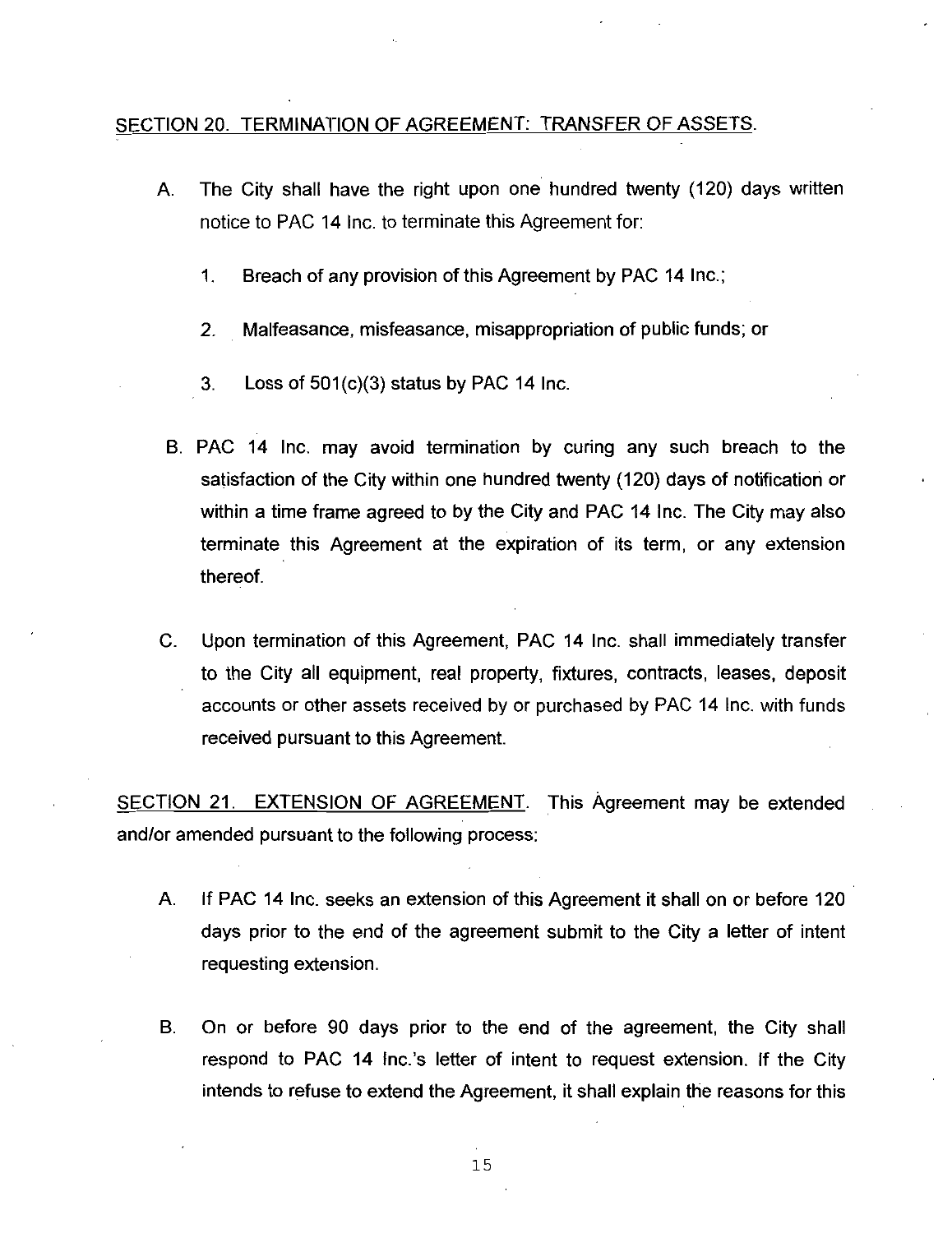decision in its response to PAC 14 Inc.. The City may not refuse to extend the contract based upon <sup>a</sup> failure of PAC <sup>14</sup> Inc to comply with the terms of this Agreement unless the City has provided PAC <sup>14</sup> Inc <sup>a</sup> notice of its failure to comply with the terms and the opportunity to cure said noncompliance

SECTION 22. TIME. Time is of the essence in this Agreement and for the performance of all covenants and conditions of this Agreement

SECTION 23. COOPERATION. Each party agrees to execute all documents and do all things necessary and appropriate to carry out the provisions of this Agreement

SECTION 24. APPLICABLE LAW. This Agreement shall be interpreted and enforced under the laws of the State of Maryland

SECTION 25. NOTICES. All notices and other communications to be given by either party may be given in writing depositing the same ih the United States mail postage prepaid and addressed to the appropriate party as follows

To City of Salisbury

To PAC 14 Inc

Any party may change its address for notice by written notice to the other party at any time

SECTION 26. ENTIRE AGREEMENT. This Agreement is the entire agreement of the parties and supersedes all prior negotiations and agreements whether written or oral This Agreement may be amended only by written agreement and no purported oral amendment to this Agreement shall be valid.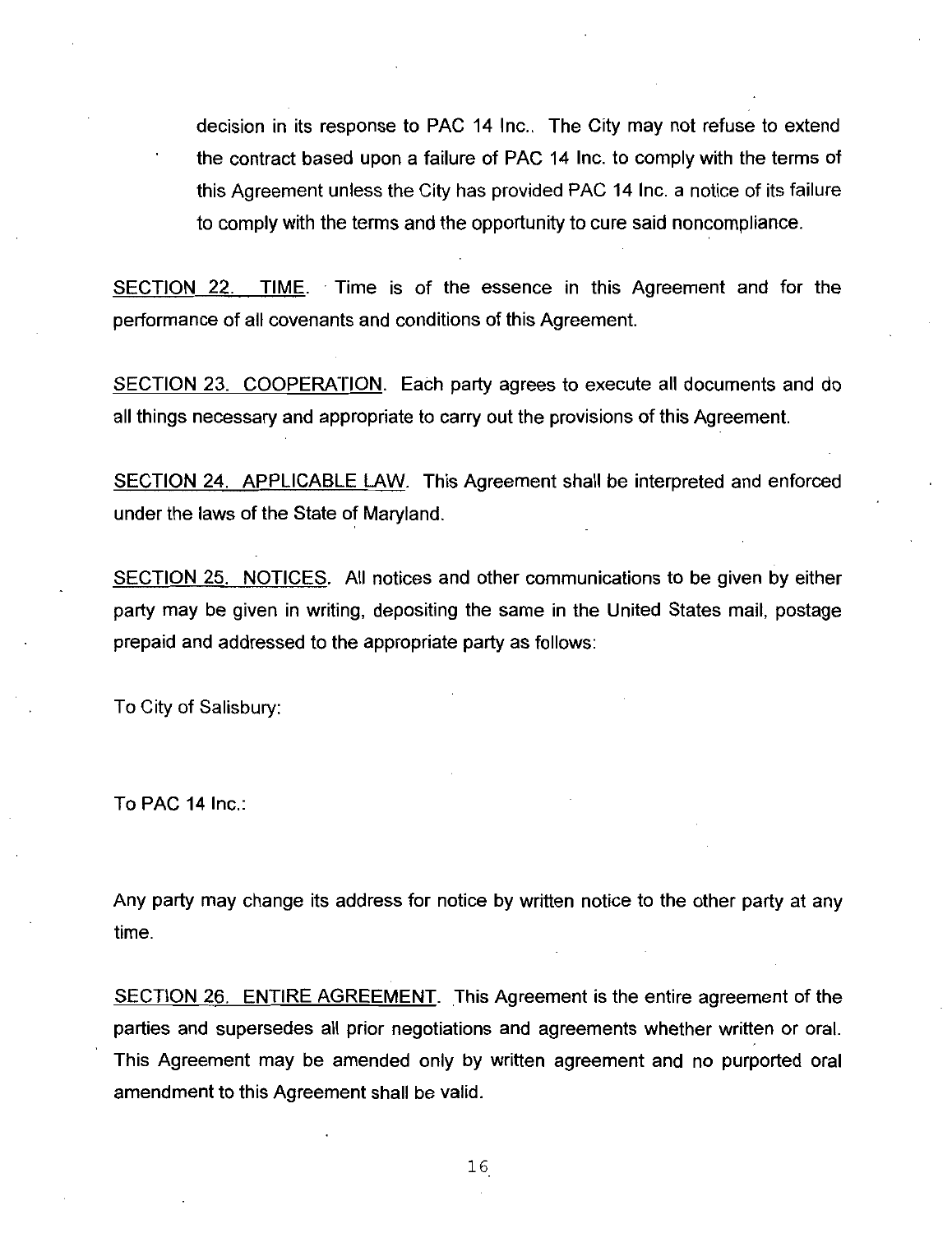IN WITNESS WHEREOF, the parties have executed this Agreement as of the date written above.

CITY OF SALISBURY

a municipal corporation

By:

Date:  $1 - 26 - 10$ 

#### PAC 14 Inc. a nonprofit corporation

By: Dat